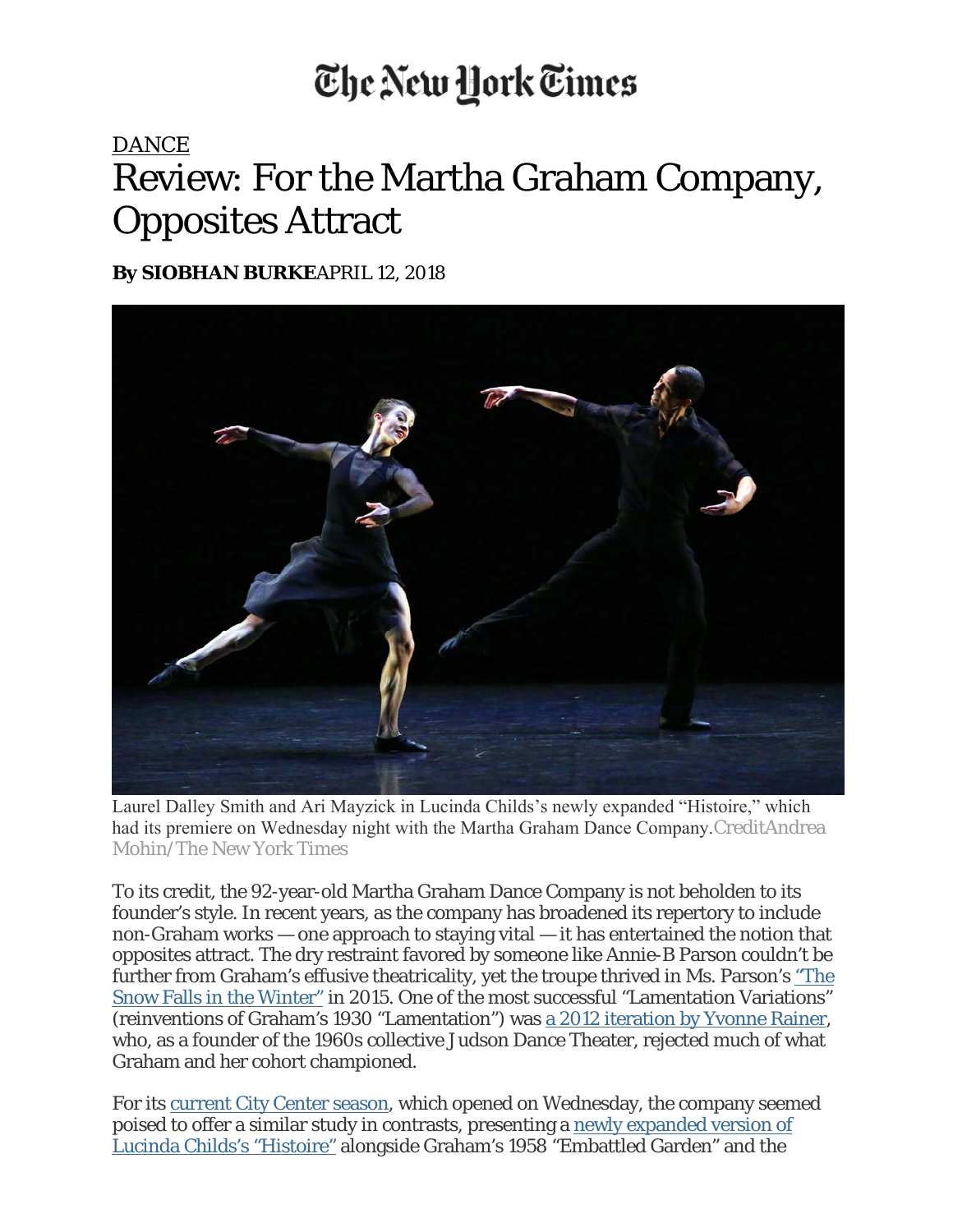company premiere of Lar Lubovitch's "The Legend of Ten" (2010). A titan of postmodern dance, Ms. Childs, also a founding member of Judson, is well known for her crystalline minimalism and mathematical imagination, which arranges dance steps like fractals. She first created "Histoire" as a duet for the Graham company in 1999, to music by the Polish composer Krzysztof Knittel. Though still anchored by that duet, it now features eight dancers and additional music by Astor Piazzolla.



Lorenzo Pagano, top, and Lloyd Knight in Martha Graham's "Embattled Garden." CreditAndrea Mohin/The New York Times

What's surprising about "Histoire" is not how different it is from Graham but how alike. More than pushing the company into unfamiliar terrain, it shows a side of Ms. Childs that we rarely see, still severe but more emotionally driven. While there's no explicit story here, there is a definite concern with human relationships; these are not just people as forms in space, but also people with feelings for one another.